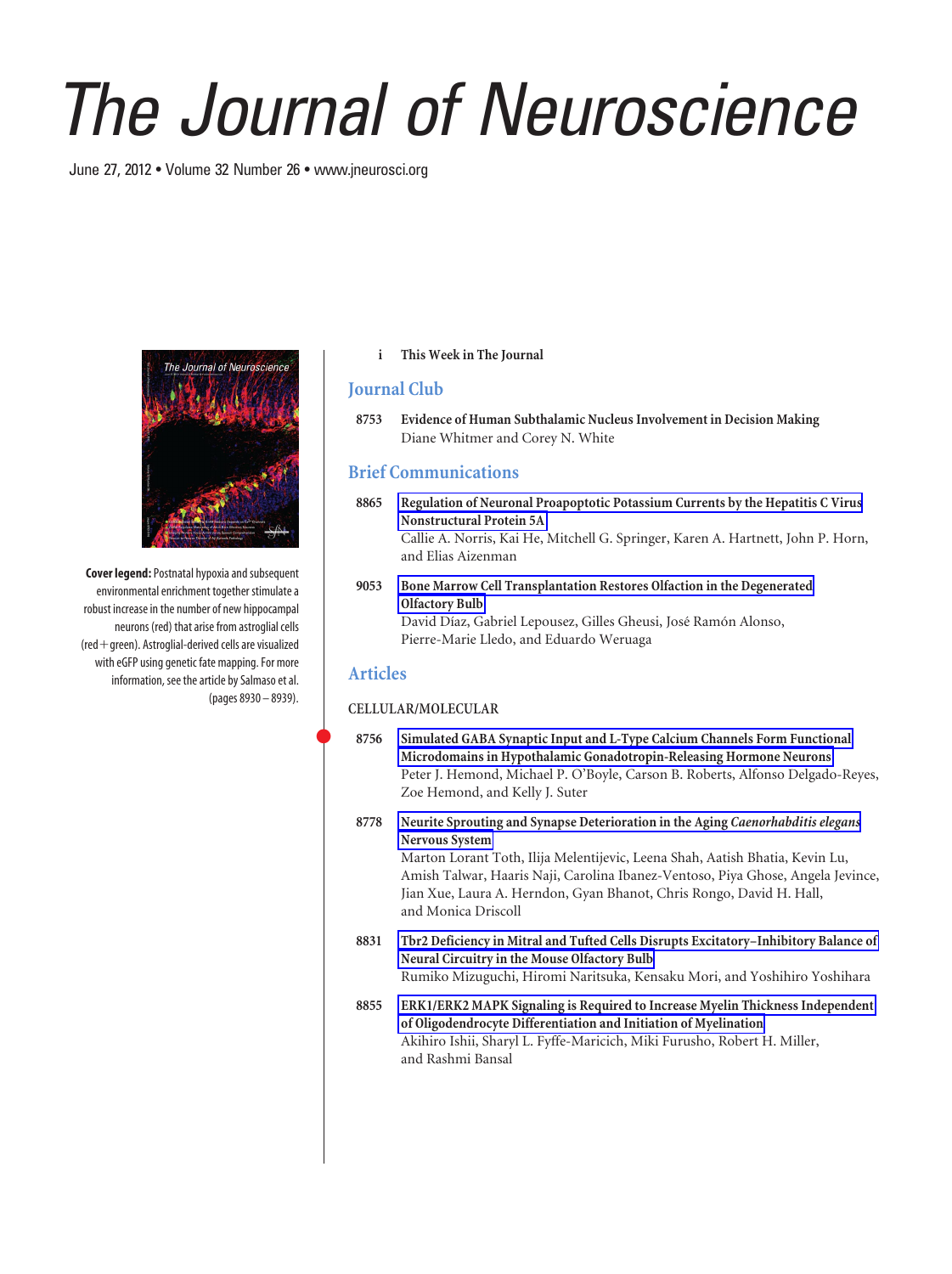| 8919 | Single Molecule Analysis of Serotonin Transporter Regulation Using Antagonist-<br>Conjugated Quantum Dots Reveals Restricted, p38 MAPK-Dependent Mobilization<br><b>Underlying Uptake Activation</b><br>Jerry C. Chang, Ian D. Tomlinson, Michael R. Warnement, Alessandro Ustione,<br>Ana M. D. Carneiro, David W. Piston, Randy D. Blakely, and Sandra J. Rosenthal                                                   |
|------|-------------------------------------------------------------------------------------------------------------------------------------------------------------------------------------------------------------------------------------------------------------------------------------------------------------------------------------------------------------------------------------------------------------------------|
| 8940 | Oxidative Phosphorylation, Not Glycolysis, Powers Presynaptic and Postsynaptic<br>Mechanisms Underlying Brain Information Processing<br>Catherine N. Hall, Miriam C. Klein-Flügge, Clare Howarth, and David Attwell                                                                                                                                                                                                     |
| 9007 | Vezatin Is Essential for Dendritic Spine Morphogenesis and Functional Synaptic<br><b>Maturation</b><br>Lydia Danglot, Thomas Freret, Nicolas Le Roux, Nicolas Narboux Nême,<br>Andrea Burgo, Vincent Hyenne, Anne Roumier, Vincent Contremoulins,<br>François Dauphin, Jean-Charles Bizot, Guilan Vodjdani, Patricia Gaspar,<br>Michel Boulouard, Jean-Christophe Poncer, Thierry Galli, and<br>Marie-Christine Simmler |
|      | DEVELOPMENT/PLASTICITY/REPAIR                                                                                                                                                                                                                                                                                                                                                                                           |
| 8879 | MicroRNA-124 Is a Subventricular Zone Neuronal Fate Determinant<br>Malin Åkerblom, Rohit Sachdeva, Isabelle Barde, Sonia Verp, Bernhard Gentner,<br>Didier Trono, and Johan Jakobsson                                                                                                                                                                                                                                   |
| 9103 | Early Formation of GABAergic Synapses Governs the Development of Adult-Born<br>Neurons in the Olfactory Bulb<br>Marta Pallotto, Antoine Nissant, Jean-Marc Fritschy, Uwe Rudolph,<br>Marco Sassoè-Pognetto, Patrizia Panzanelli, and Pierre-Marie Lledo                                                                                                                                                                 |
|      | BEHAVIORAL/SYSTEMS/COGNITIVE                                                                                                                                                                                                                                                                                                                                                                                            |
| 8800 | Inter-Neuronal Correlation Distinguishes Mechanisms of Direction Selectivity in<br><b>Cortical Circuit Models</b><br>Pamela M. Baker and Wyeth Bair                                                                                                                                                                                                                                                                     |
| 8871 | Spontaneously Reactivated Patterns in Frontal and Temporal Lobe Predict Semantic<br><b>Clustering during Memory Search</b><br>Jeremy R. Manning, Michael R. Sperling, Ashwini Sharan, Emily A. Rosenberg,<br>and Michael J. Kahana                                                                                                                                                                                      |
| 8900 | Period Coding of Bmal1 Oscillators in the Suprachiasmatic Nucleus<br>Jihwan Myung, Sungho Hong, Fumiyuki Hatanaka, Yoshihiro Nakajima,<br>Erik De Schutter, and Toru Takumi                                                                                                                                                                                                                                             |
| 8952 | The Effects of GluA1 Deletion on the Hippocampal Population Code for Position<br>Evgeny Resnik, James M. McFarland, Rolf Sprengel, Bert Sakmann,<br>and Mayank R. Mehta                                                                                                                                                                                                                                                 |
| 8969 | Threat of Punishment Motivates Memory Encoding via Amygdala, Not Midbrain,<br><b>Interactions with the Medial Temporal Lobe</b><br>Vishnu P. Murty, Kevin S. LaBar, and R. Alison Adcock                                                                                                                                                                                                                                |
| 8988 | Global Connectivity of Prefrontal Cortex Predicts Cognitive Control and Intelligence<br>Michael W. Cole, Tal Yarkoni, Grega Repovš, Alan Anticevic, and Todd S. Braver                                                                                                                                                                                                                                                  |
| 9000 | Modulation of Proprioceptive Integration in the Motor Cortex Shapes Human<br><b>Motor Learning</b><br>Karin Rosenkranz and John C. Rothwell                                                                                                                                                                                                                                                                             |
|      |                                                                                                                                                                                                                                                                                                                                                                                                                         |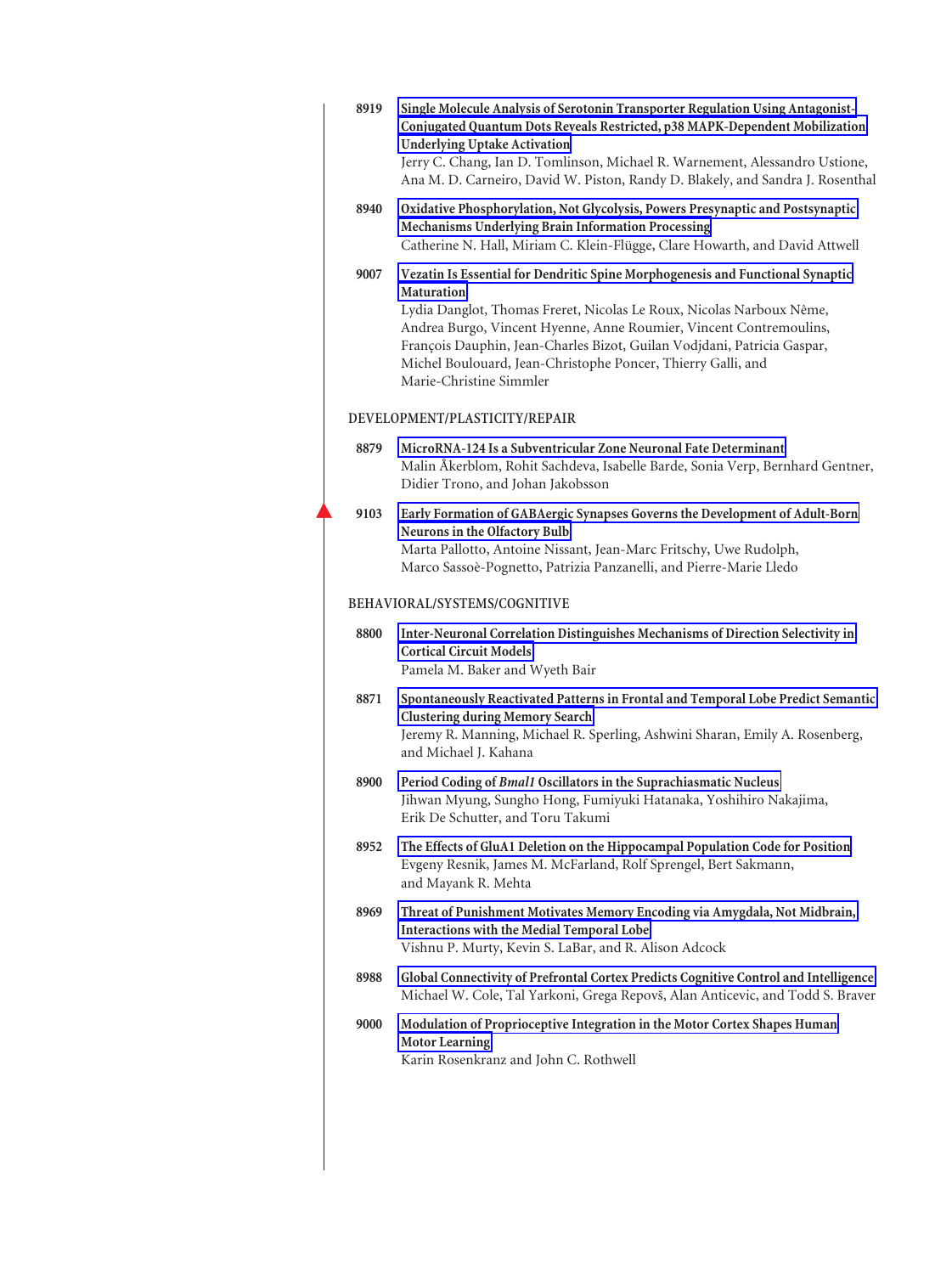| 9023 | Dual Control of Dopamine Synthesis and Release by Presynaptic and Postsynaptic<br><b>Dopamine D2 Receptors</b><br>Andrea Anzalone, José E. Lizardi-Ortiz, Maria Ramos, Claudia De Mei,<br>F. Woodward Hopf, Ciro Iaccarino, Briac Halbout, Jacob Jacobsen,<br>Chisato Kinoshita, Marc Welter, Marc G. Caron, Antonello Bonci, David Sulzer,<br>and Emiliana Borrelli |
|------|----------------------------------------------------------------------------------------------------------------------------------------------------------------------------------------------------------------------------------------------------------------------------------------------------------------------------------------------------------------------|
| 9035 | Two Forms of Learning following Training to a Single Odorant in Caenorhabditis<br>elegans AWC Neurons<br>Schreiber Pereira and Derek van der Kooy                                                                                                                                                                                                                    |
| 9045 | Social Network Modulation of Reward-Related Signals<br>Dominic S. Fareri, Michael A. Niznikiewicz, Victoria K. Lee,<br>and Mauricio R. Delgado                                                                                                                                                                                                                       |
| 9059 | Efficiency of Go/No-Go Task Performance Implemented in the Left Hemisphere<br>Satoshi Hirose, Junichi Chikazoe, Takamitsu Watanabe, Koji Jimura,<br>Akira Kunimatsu, Osamu Abe, Kuni Ohtomo, Yasushi Miyashita,<br>and Seiki Konishi                                                                                                                                 |
| 9066 | Neuromodulation of $I_h$ in Layer II Medial Entorhinal Cortex Stellate Cells:<br>A Voltage-Clamp Study<br>James G. Heys and Michael E. Hasselmo                                                                                                                                                                                                                      |
| 9073 | Visual Orientation and Directional Selectivity through Thalamic Synchrony<br>Garrett B. Stanley, Jianzhong Jin, Yushi Wang, Gaëlle Desbordes, Qi Wang,<br>Michael J. Black, and Jose-Manuel Alonso                                                                                                                                                                   |
| 9089 | A Temporal Bottleneck in the Language Comprehension Network<br>Laurianne Vagharchakian, Ghislaine Dehaene-Lambertz, Christophe Pallier,<br>and Stanislas Dehaene                                                                                                                                                                                                     |
|      | <b>NEUROBIOLOGY OF DISEASE</b>                                                                                                                                                                                                                                                                                                                                       |
| 8767 | Spreading of Neurodegenerative Pathology via Neuron-to-Neuron Transmission of<br>$\beta$ -Amyloid<br>Sangeeta Nath, Lotta Agholme, Firoz Roshan Kurudenkandy, Björn Granseth,<br>Jan Marcusson, and Martin Hallbeck                                                                                                                                                  |
| 8791 | Targeting of Monomer/Misfolded SOD1 as a Therapeutic Strategy for Amyotrophic<br><b>Lateral Sclerosis</b><br>Hsueh-Ning Liu, Sonja Tjostheim, Kevin DaSilva, David Taylor, Beibei Zhao,<br>Rishi Rakhit, Mary Brown, Avijit Chakrabartty, JoAnne McLaurin,<br>and Janice Robertson                                                                                   |
| 8817 | The N-Terminal, Polybasic Region of PrPC Dictates the Efficiency of Prion<br>Propagation by Binding to PrP <sup>Sc</sup><br>Jessie A. Turnbaugh, Ursula Unterberger, Paula Saá, Tania Massignan,<br>Brian R. Fluharty, Frederick P. Bowman, Michael B. Miller, Surachai Supattapone,<br>Emiliano Biasini, and David A. Harris                                        |
| 8845 | $A\beta_{1-42}$ -RAGE Interaction Disrupts Tight Junctions of the Blood-Brain Barrier Via<br>$Ca2+$ -Calcineurin Signaling<br>Sun-Young Kook, Hyun Seok Hong, Minho Moon, Chang Man Ha,<br>Sunghoe Chang, and Inhee Mook-Jung                                                                                                                                        |
| 8890 | Loss of Intranetwork and Internetwork Resting State Functional Connections with<br>Alzheimer's Disease Progression<br>Mathew R. Brier, Jewell B. Thomas, Abraham Z. Snyder, Tammie L. Benzinger,<br>Dongyang Zhang, Marcus E. Raichle, David M. Holtzman, John C. Morris,<br>and Beau M. Ances                                                                       |
|      |                                                                                                                                                                                                                                                                                                                                                                      |